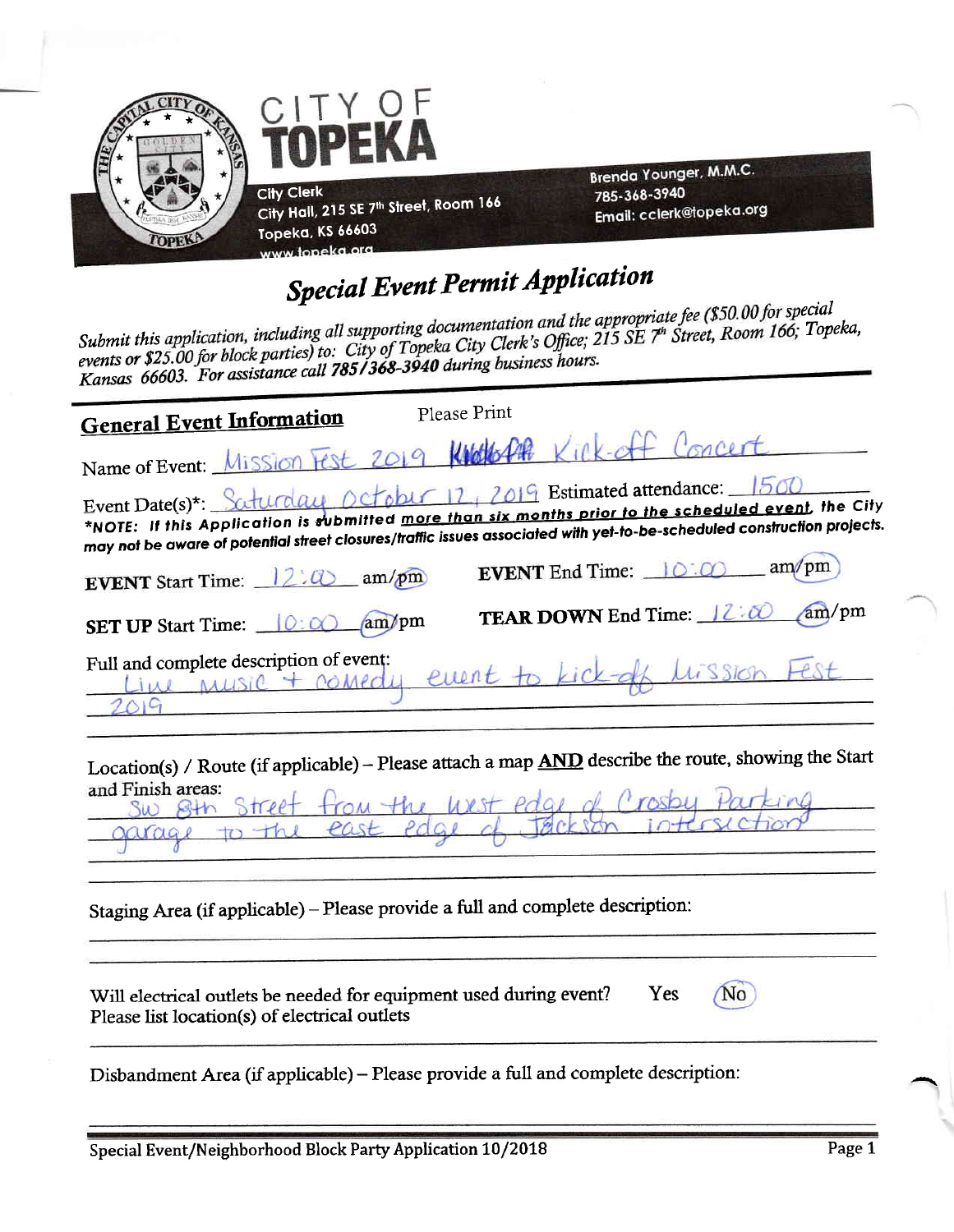| <b>Rain Date?</b>              | Yes                                                                                                                                                                                                                                                                                                                                                                                                           | No. |                                                   |  |
|--------------------------------|---------------------------------------------------------------------------------------------------------------------------------------------------------------------------------------------------------------------------------------------------------------------------------------------------------------------------------------------------------------------------------------------------------------|-----|---------------------------------------------------|--|
|                                | If yes, then date(s): $\frac{1}{\sqrt{1-\frac{1}{\sqrt{1-\frac{1}{\sqrt{1-\frac{1}{\sqrt{1-\frac{1}{\sqrt{1-\frac{1}{\sqrt{1-\frac{1}{\sqrt{1-\frac{1}{\sqrt{1-\frac{1}{\sqrt{1-\frac{1}{\sqrt{1-\frac{1}{\sqrt{1-\frac{1}{\sqrt{1-\frac{1}{\sqrt{1-\frac{1}{\sqrt{1-\frac{1}{\sqrt{1-\frac{1}{\sqrt{1-\frac{1}{\sqrt{1-\frac{1}{\sqrt{1-\frac{1}{\sqrt{1-\frac{1}{\sqrt{1-\frac{1}{\sqrt{1-\frac{1}{\sqrt{1$ |     |                                                   |  |
| Fundraiser?                    | Yes                                                                                                                                                                                                                                                                                                                                                                                                           | No  |                                                   |  |
|                                |                                                                                                                                                                                                                                                                                                                                                                                                               |     | If yes, then beneficiary: Topeka Resource Mission |  |
| <b>Registration/Entry Fee?</b> |                                                                                                                                                                                                                                                                                                                                                                                                               | Yes | No                                                |  |
|                                |                                                                                                                                                                                                                                                                                                                                                                                                               |     | If yes, then amount:                              |  |
| Noise Exception?               |                                                                                                                                                                                                                                                                                                                                                                                                               | Yes | No                                                |  |
|                                |                                                                                                                                                                                                                                                                                                                                                                                                               |     | If yes, then Council District No.                 |  |

### PLEASE CHECK ALL THAT APPLY TO YOUR EVENT:

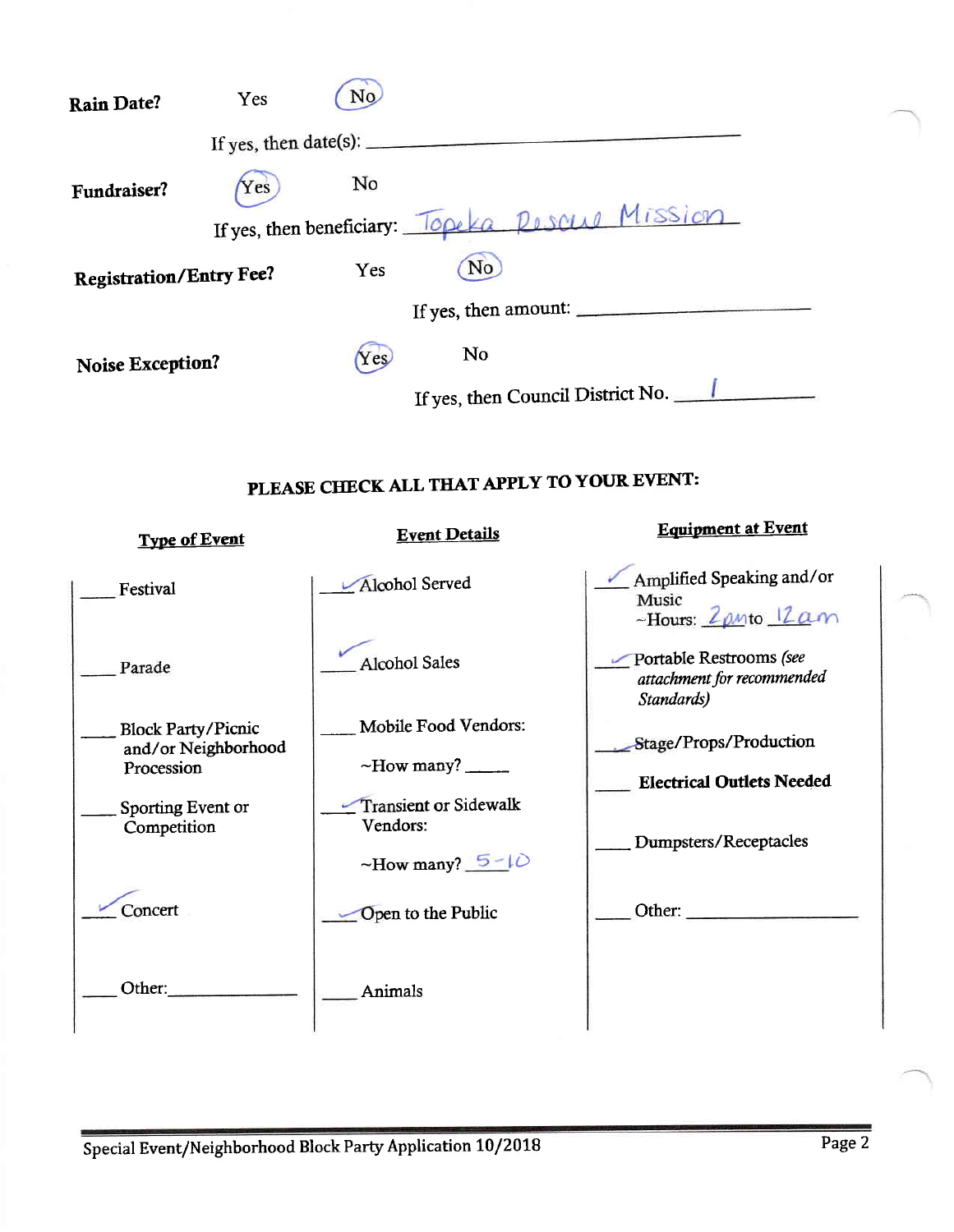# Organization/Sponsor & its Authorized Representative

| Name of Organization/Sponsor: The Celtic<br>$\mathop{\rm Zip}\nolimits$ $\iota\iota\iota\iota\iota\iota\circ\iota\circ\iota$                                                            |
|-----------------------------------------------------------------------------------------------------------------------------------------------------------------------------------------|
| State:<br>Address: 18 8W                                                                                                                                                                |
| Fax:<br>Business Phone: $(785)(633 - 0109)$                                                                                                                                             |
| Web Address of Organization/Sponsor: Celfic.                                                                                                                                            |
| 70/11<br>Name of Authorized Representative: Kat                                                                                                                                         |
| Zip:<br>State:<br>Address: 3014 SE Kentucky                                                                                                                                             |
| Work Phone: $(185)235 - 213$ Cell Phone: $(33 - 0)07$<br>Home Phone:                                                                                                                    |
| Email:                                                                                                                                                                                  |
| Please Print<br><b>Primary On-Site Contact Person</b>                                                                                                                                   |
| Name:                                                                                                                                                                                   |
| Work Phone: 235-2138 Cell Phone: $633 - 0109$<br>Home Phone:                                                                                                                            |
| Email:                                                                                                                                                                                  |
| The authorized representative must be an individual who possesses full legal<br>*NOTE:<br>authority to sign this annlication and any subsequent documents on behalf of said entity. The |

Please Print

primary on-site contact person must be an individual who can provide appropriate and effective (1) information to City personnel and (2) direction to event staff and volunteers during preparation for, as well as during the course of, the event.

#### Please Print **Public Safety Considerations**

| Will the organizer/sponsor ensure that fire hydrants remain unobstructed? (Yes) No                 |
|----------------------------------------------------------------------------------------------------|
|                                                                                                    |
| Will the organizer/sponsor supply a First-Aid Station for the event? $Xes$ No                      |
|                                                                                                    |
| If yes, then: Type: Kit Location: Inside Cultic Fox                                                |
| Will the organizer/sponsor engage <b>private</b> security to work the event? Yes<br>$\mathbf{N}$ o |
| If yes, then identify the provider: Celtic Fox Event Staff                                         |

\*NOTE: Various City departments will conduct a full review of the proposed event from a public safety perspective and staff will provide associated requirements in a timely manner. Type III barricades are the minimum traffic control device required for all street closures. However, more advanced barricades may be required depending upon the particular facts and circumstances surrounding each event. It is important for the organizer/sponsor to understand that some type of barricade(s) will most likely be required for any type of special event.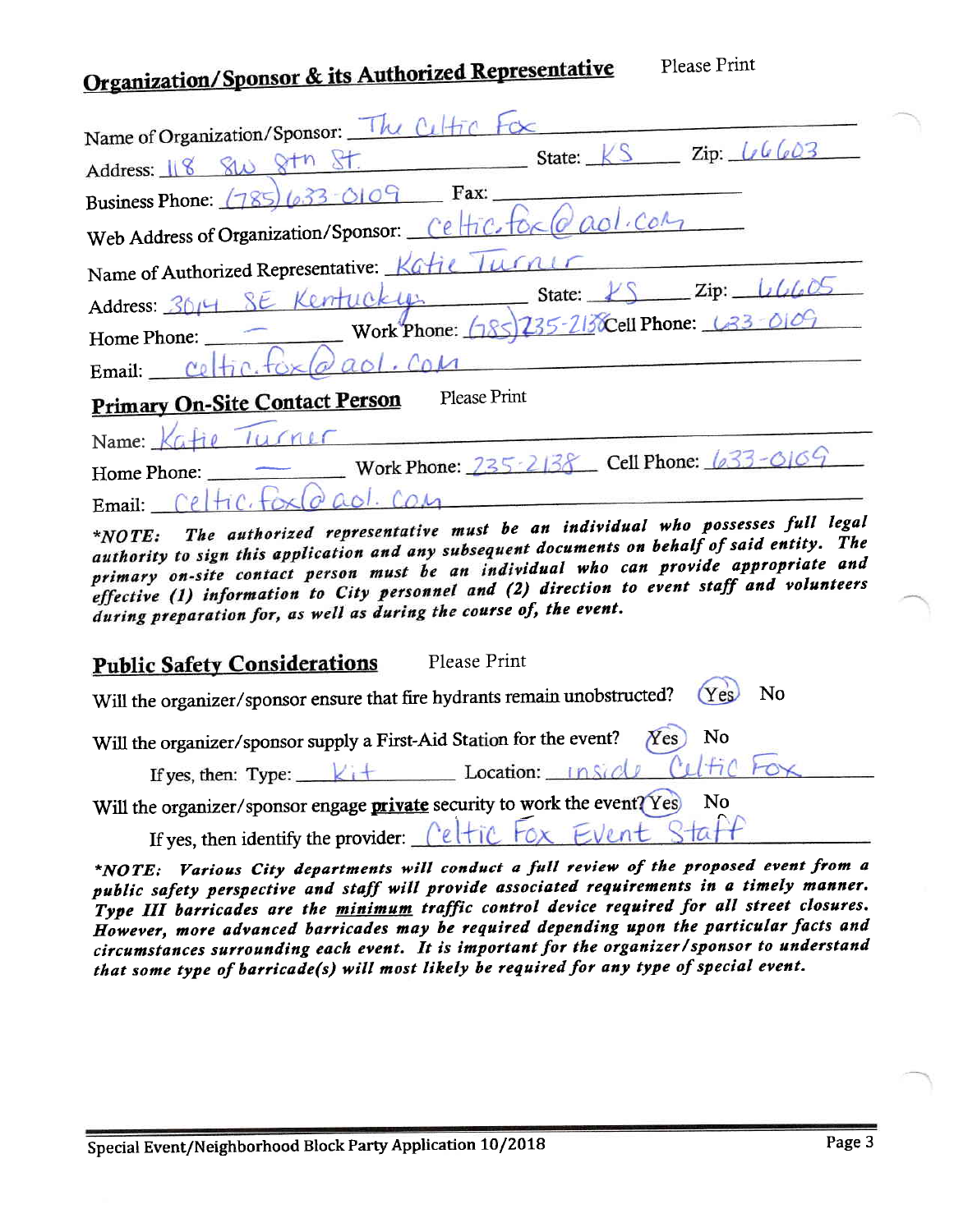#### **Traffic/Parking/Access** Please Print

Will streets, sidewalks and/or intersections need to be closed for your event? No  $Yes$ 

\*NOTE: It is imperative that applicants are mindful of the manner in which notification is provided to residents and/or business owners/tenants who live and work within the surrounding area, including the timeliness of such notification, as these individuals will be affected in one way or another by the sponsor's event.

If yes, please list all known streets, sidewalks and/or intersections that you are requesting to close in conjunction with your event. (\*Attach a complete site plan in accordance with TMC Section  $12.70.050(b)(8)$ 

TOM West

Date(s) of street, sidewalk and/or intersection closures:  $101$ 

Time(s) of street, sidewalk and/or intersection closures:

Set Up: From 10 am to 2 pm am/pm

Tear Down: From  $\sqrt{Q\rho M}$  to  $\sqrt{2\phi M}$ am/pm

Explain the specific method(s) by which you will notify residents and/or businesses that will be affected by the street, sidewalk and/or intersection closures, including notification dates: Deliver a litter in writing to tenants.

ALL APPLICANTS SHALL CONTACT A TRAFFIC CONTROL COMPANY FOR ALL TRAFFIC CONTROL DEVICES, APPLICANT SHALL HAVE THE COMPANY CALL TRAFFIC ENGINEERING AT LEAST 3 DAYS PRIOR TO EVENT AND CONFIRM ORDER HAS BEEN PLACED. IF YOU ARE SUPPLYING YOUR OWN BARRICADES YOU SHALL SEND THE NCHRP 350 OR MASH COMPLIANT CERTIFICATE TO CITY OF TOPEKA TRAFFIC ENGINEERING WITH A PHOTO OF THE DEVICES NO LATER THAN 10 DAYS PRIOR TO YOUR EVENT. FAILURE TO ORDER OR USE UNAPPROVED TRAFFIC CONTROL WILL RESULT IN **EVENT CANCELLATION.** 

**Traffic Control Company Contact Numbers:** C-HAWKK-1-785-542-1800 **MATHER - 1-785-478-3780**  $TCS - 1-785-448-0402$  $CTCR - 1-785-232-8360$ 

\*NOTE: The special event organizer/sponsor is responsible for providing notice of street closures to all affected residents and/or businesses at least ten days prior to the event. If the City receives complaints related to lack of notice and deems that the notice provided was not appropriate given the particular facts and circumstances involved, approval of special event permits may be withheld in the future.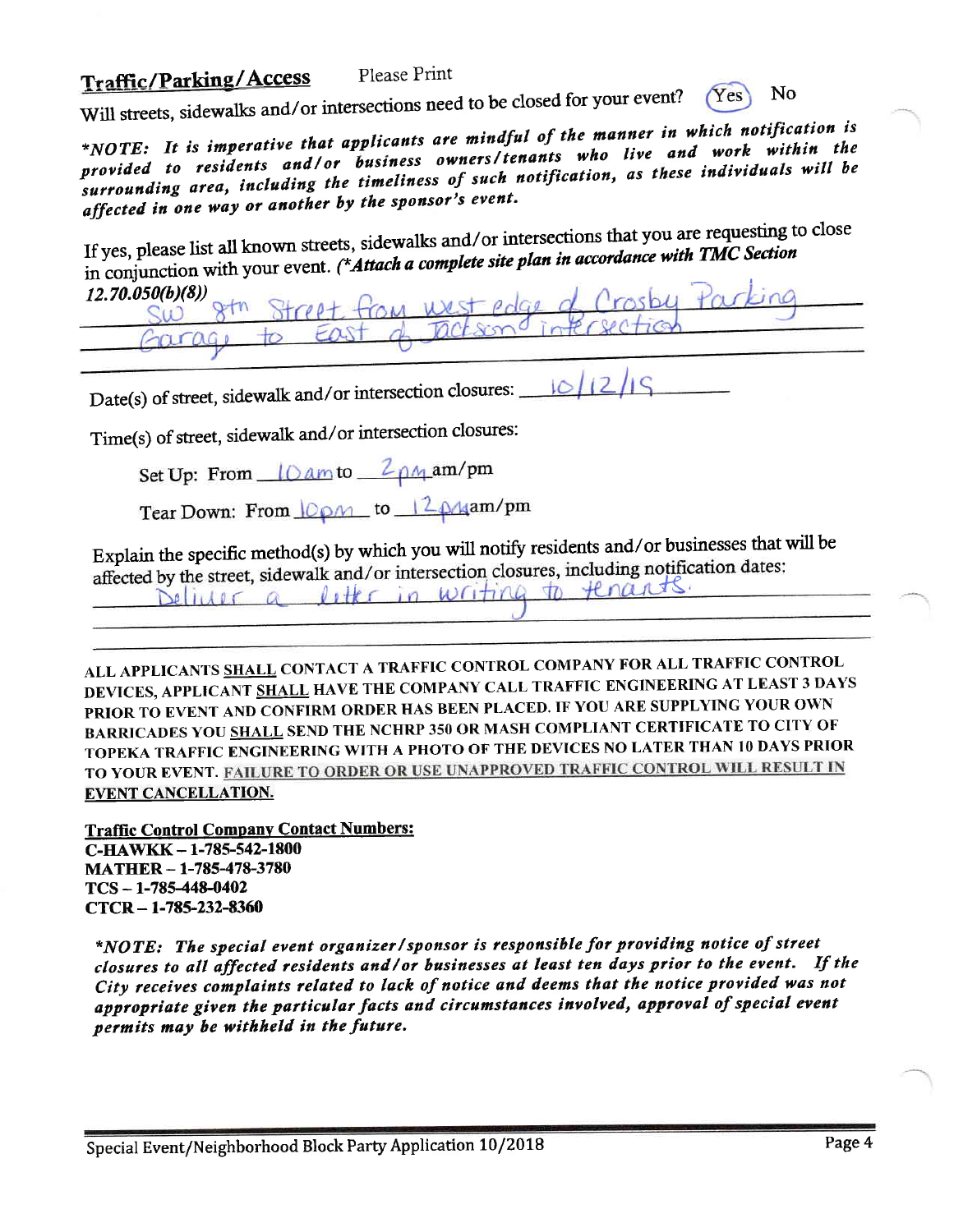Will sidewalk, transient or mobile food vendors be participating in your event? Yes No

If yes, please initial below to indicate that you have read and fully understand the requirements contained in TMC Section 12.70.060, which provide that the applicant: (i) submit the names of all sponsor-approved vendors to the city clerk at least forty-eight (48) hours prior to the event; (ii) ensure that each vendor receives written notification of their having been approved to participate; and (iii) ensure that each vendor displays such written notification in a prominent place (clearly visible to the public) during the time they are present at the event.

Have you obtained the consent of each business owner to a sidewalk vendor operating in front of or adjacent to their businesses (if sidewalk vendors will be part of the event)?

\*NOTE: City ordinance requires the special event organizer/sponsor to secure this consent prior to allowing a sidewalk vendor to operate in front of or adjacent to any business.

#### Please Print Clean up

Explain the specific methods by which you will clean up after your event, including your plan for removing all debris and disposing of all refuse: up area

Clean-Up personnel provided by: The Celfic

Celtic Fox Staff will clean

\*NOTE: The special event organizer/sponsor will be required to provide a deposit, (in an amount to be determined by designated City personnel depending upon the scale of the event). The purpose of the deposit is to ensure that normal traffic flow and access is restored to the area in a prompt manner and that the site(s) is returned to its former condition (normal wear and tear excepted). If not, the deposit will be forfeited and approval of special event permits may be withheld in the future. (1) All debris must be removed from the street(s) and/or rightof-way within thirty minutes after the ending time noted on the event permit; and (2) All other associated clean-up must be completed within 12 hours after the ending time noted on the event permit.

### **Insurance**

A special event applicant is required to provide an original Certificate of Liability Insurance evidencing an insurance policy from an insurance company authorized to do business in the State of Kansas, which provides general liability coverage for any "special event" (as defined in TMC Section 12.70.010) in an amount not less than \$500,000 combined single limit per occurrence for bodily injury and property damage and which names the City of Topeka as an Additional Insured with the same coverage as the Insured, without restrictions.

Notwithstanding the above, a block party applicant may opt instead to execute an indemnity/hold harmless agreement, in a form approved by the City, which would indemnify and hold the City harmless against all claims, damages or causes of action arising from the event (see TMC Section 12.70.080).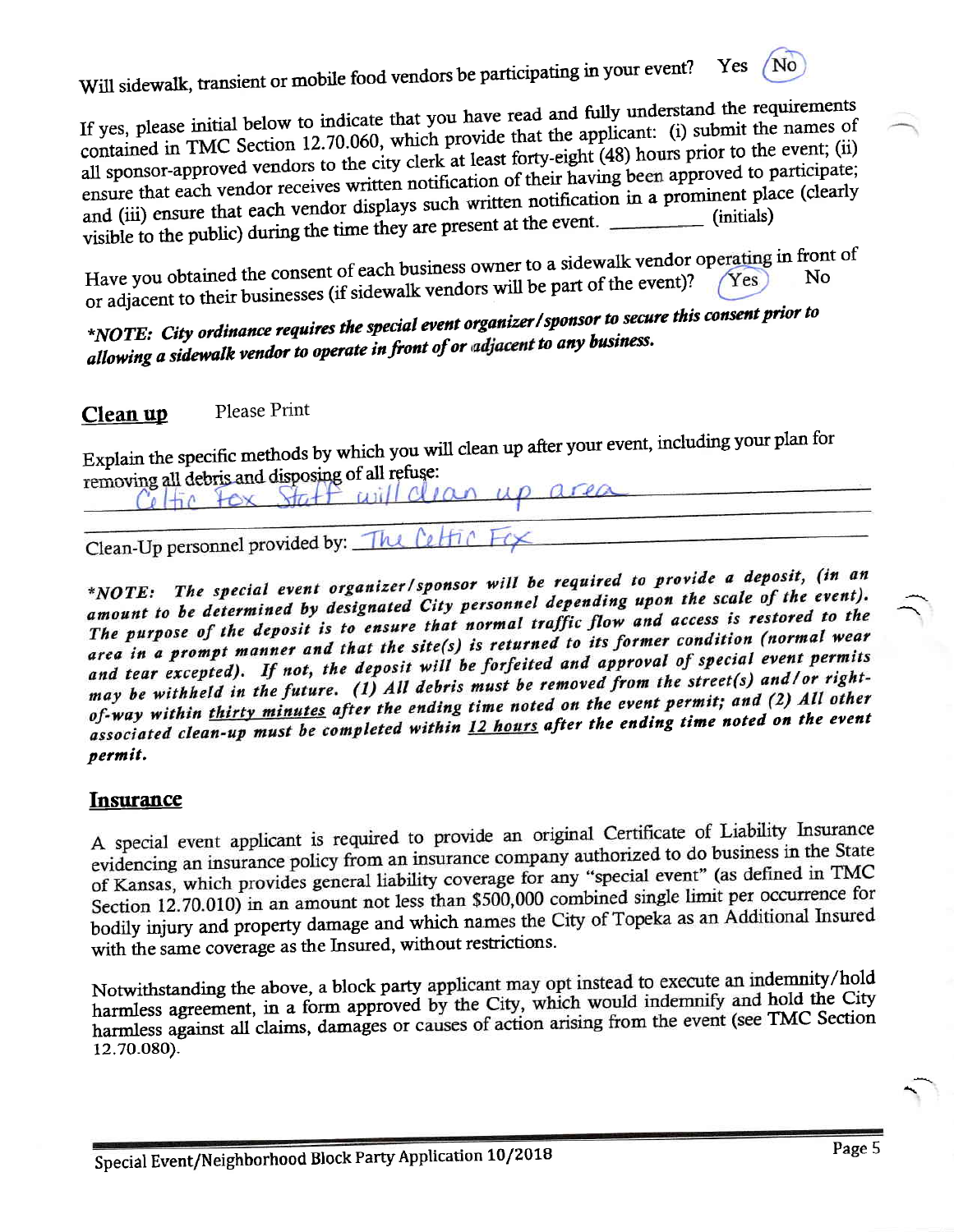